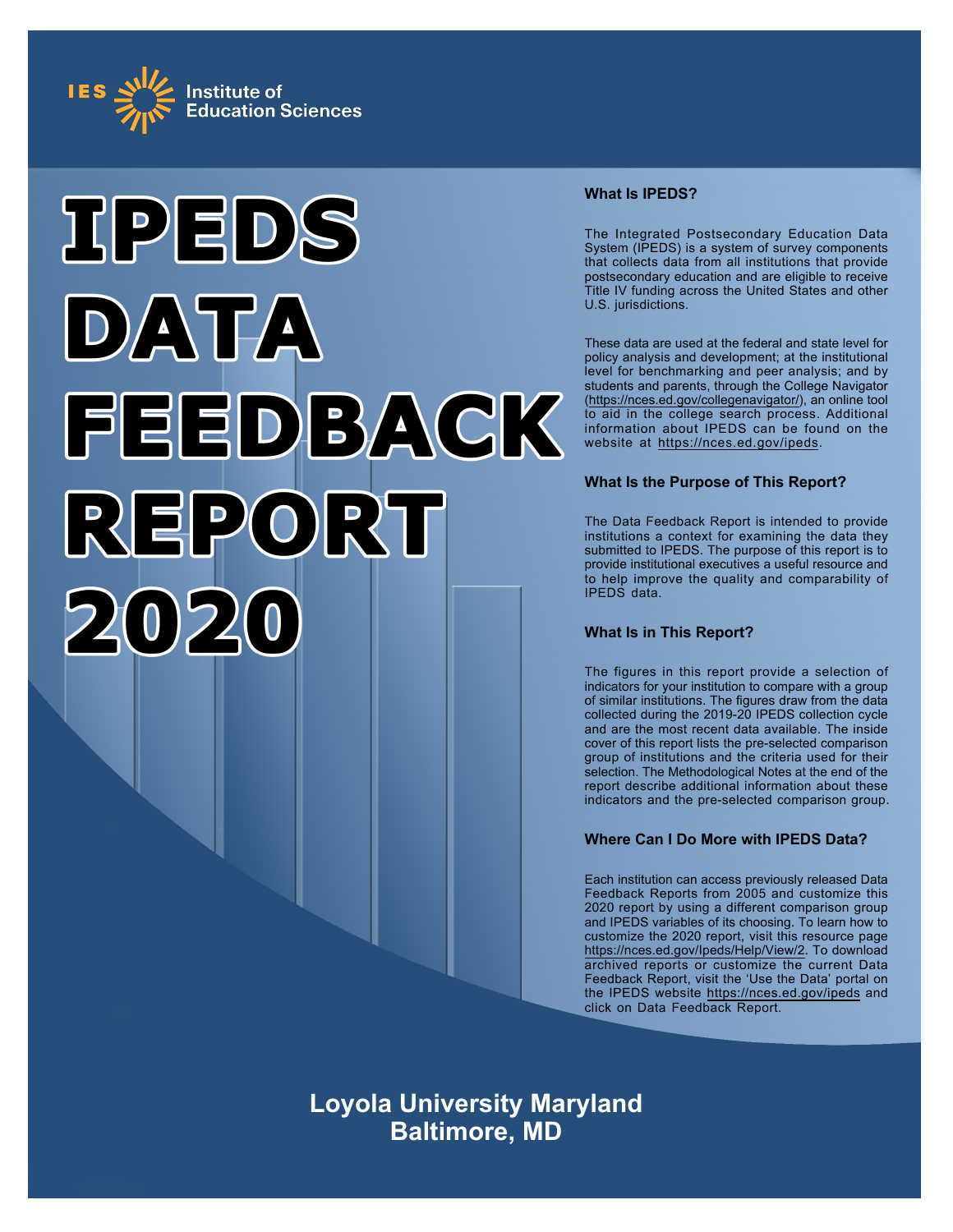# **COMPARISON GROUP**

Comparison group data are included to provide a context for interpreting your institution's indicators. If your institution did not define a custom comparison group for this report by July 13, 2020 NCES selected a comparison group for you. (In this case, the characteristics used to define the comparison group appears below.) The customized Data Feedback Report function available at<https://nces.ed.gov/ipeds/use-the-data/> can be used to reproduce the figures in this report using different peer groups.

The custom comparison group chosen by Loyola University Maryland includes the following 14 institutions:

- American University (Washington, DC)
- Bucknell University (Lewisburg, PA)
- College of the Holy Cross (Worcester, MA) Creighton University (Omaha, NE)
- Elon University (Elon, NC)
- Fairfield University (Fairfield, CT)
- Gonzaga University (Spokane, WA)
- Loyola Marymount University (Los Angeles, CA)
- Providence College (Providence, RI)
- Saint Joseph's University (Philadelphia, PA)
- Santa Clara University (Santa Clara, CA)
- University of Scranton (Scranton, PA)
- Villanova University (Villanova, PA)
- Xavier University (Cincinnati, OH)

#### **The figures in this report have been organized and ordered into the following topic areas:**

| <b>Topic Area</b>                                    | <b>Figures</b>                        | Pages            |
|------------------------------------------------------|---------------------------------------|------------------|
| 1) Admissions (only for non-open-admissions schools) | 1 and $2$                             | 3                |
| 2) Student Enrollment                                | 3.4 and 5                             | $3$ and $4$      |
| 3) Awards                                            | 6                                     | 4                |
| 4) Charges and Net Price                             | $7$ and $8$                           | 4 and 5          |
| 5) Student Financial Aid                             | 9 and 10                              | 5                |
| 6) Military Benefits*                                | [No charts applicable]                |                  |
| 7) Retention and Graduation Rates                    | 11, 12, 13, 14, 15, 16, 17, 18 and 19 | 5, 6, 7, 8 and 9 |
| 8) Finance                                           | 20 and 21                             | 10               |
| 9) Staff                                             | 22 and 23                             | 10               |
| 10) Libraries*                                       | 24 and 25                             | 11               |

\*These figures only appear in customized Data Feedback Reports (DFRs), which are available through Use the Data portal on the IPEDS website.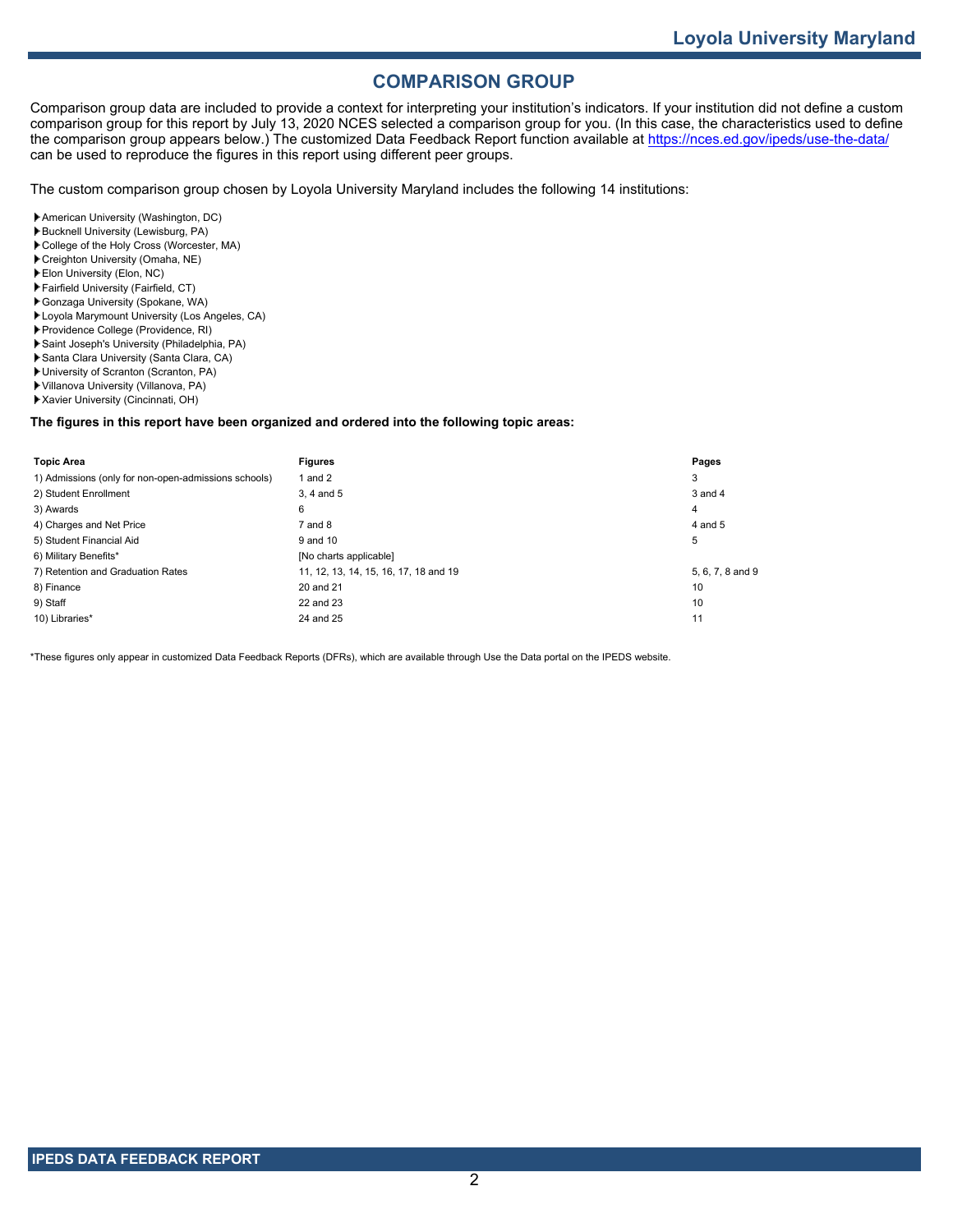**Figure 1. Number of first-time undergraduate students who applied, were admitted, and enrolled full and part time: Fall 2019**



NOTE: Admissions data are presented only for institutions that do not have an open admission policy, and apply to first-time, degree/certificate-seeking undergraduate students only. For details, see the Methodological Notes. N is the number of institutions in the comparison group.

SOURCE: U.S. Department of Education, National Center for Education Statistics, Integrated Postsecondary Education Data System (IPEDS): Winter 2019-20, Admissions component.

### **Figure 2. Percent of first-time undergraduate applicants admitted, and percent of admitted students enrolled full and part time: Fall 2019**



NOTE: Admissions data are presented only for institutions that do not have an open admission policy, and apply to first-time, degree/certificate-seeking undergraduate students only. For details, see the Methodological Notes. See 'Use of Median Values for Comparison Group' for how median values are determined. N is the number of institutions in the comparison group.

SOURCE: U.S. Department of Education, National Center for Education Statistics, Integrated Postsecondary Education Data System (IPEDS): Winter 2019-20, Admissions component.

# **Figure 3. Percent of all students enrolled, by race/ethnicity, and percent of students who are women: Fall 2019**



**Your institution** Comparison Group Median (N=14)

NOTE: For more information about disaggregation of data by race and ethnicity, see the Methodological Notes. Median values for the comparison group will not add to 100%. See 'Use of<br>Median Values for Comparison Group' for

SOURCE: U.S. Department of Education, National Center for Education Statistics, Integrated Postsecondary Education Data System (IPEDS): Spring 2020, Fall Enrollment component.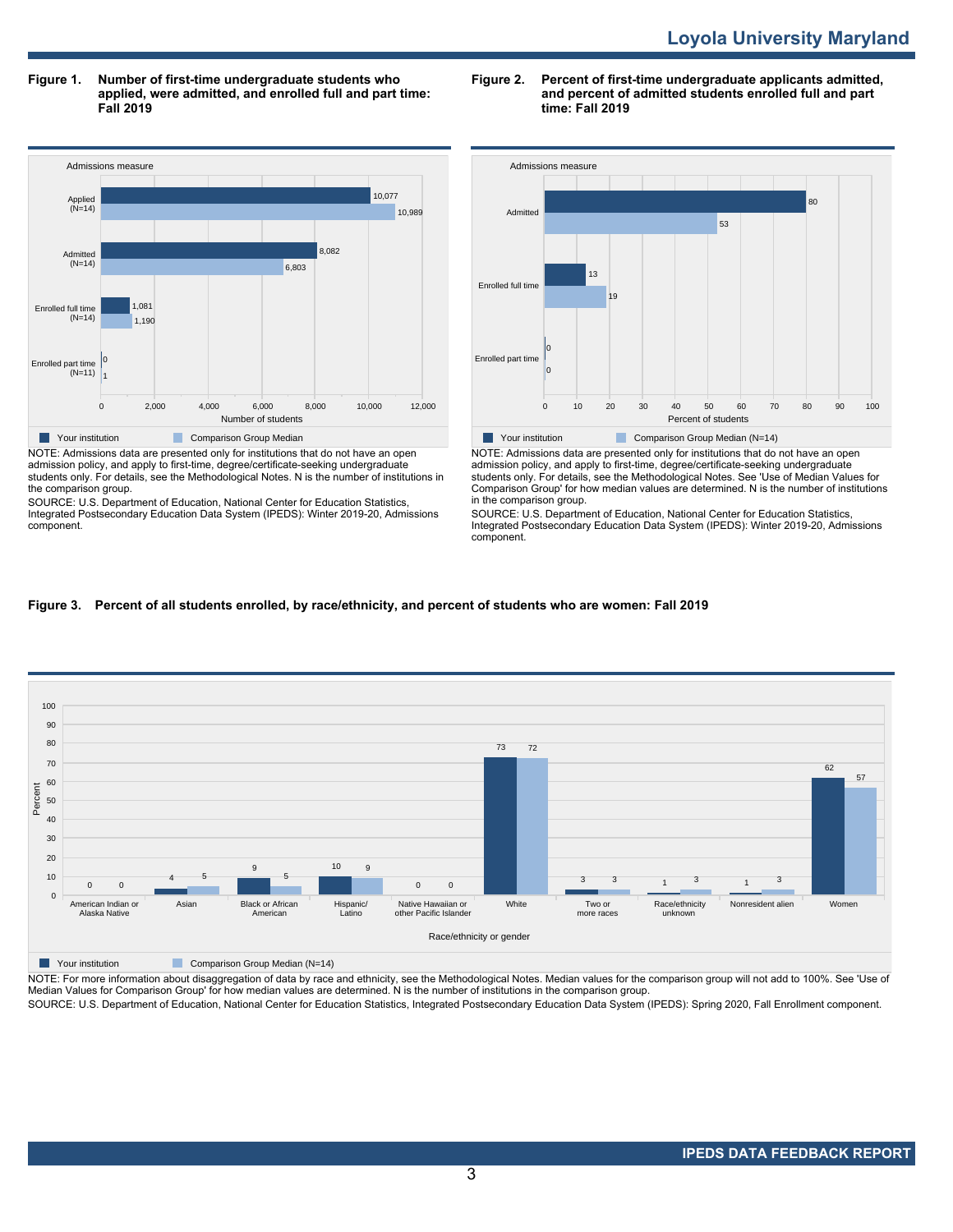**Figure 4. Unduplicated 12-month headcount of all students and of undergraduate students (2018-19), total FTE enrollment (2018-19), and full- and part-time fall enrollment (Fall 2019)**



NOTE: For details on calculating full-time equivalent (FTE) enrollment, see Calculating FTE in the Methodological Notes. Total headcount, FTE, and full- and part-time fall enrollment include both undergraduate and postbaccalaureate students, when applicable. N is the number of institutions in the comparison group.

SOURCE: U.S. Department of Education, National Center for Education Statistics, Integrated Postsecondary Education Data System (IPEDS): Fall 2019, 12-month Enrollment component and Spring 2020, Fall Enrollment component.

#### **Figure 5. Percent of students enrolled in distance education courses, by amount of distance education and student level: Fall 2019**



SOURCE: U.S. Department of Education, National Center for Education Statistics, Integrated Postsecondary Education Data System (IPEDS): Spring 2020, Fall Enrollment component.

#### **Figure 6. Number of degrees awarded, by level: 2018-19**



NOTE: For additional information about postbaccalaureate degree levels, see the Methodology Notes. N is the number of institutions in the comparison group. SOURCE: U.S. Department of Education, National Center for Education Statistics, Integrated Postsecondary Education Data System (IPEDS): Fall 2019, Completions component.

#### **Figure 7. Tuition and required fees for full-time, first-time degree/certificate-seeking undergraduates: Academic years 2016-17 to 2019-20**



NOTE: The tuition and required fees shown here are the lowest reported from the categories of in-district, in-state, and out-of-state. N is the number of institutions in the comparison group.

SOURCE: U.S. Department of Education, National Center for Education Statistics, Integrated Postsecondary Education Data System (IPEDS): Fall 2019, Institutional Characteristics component.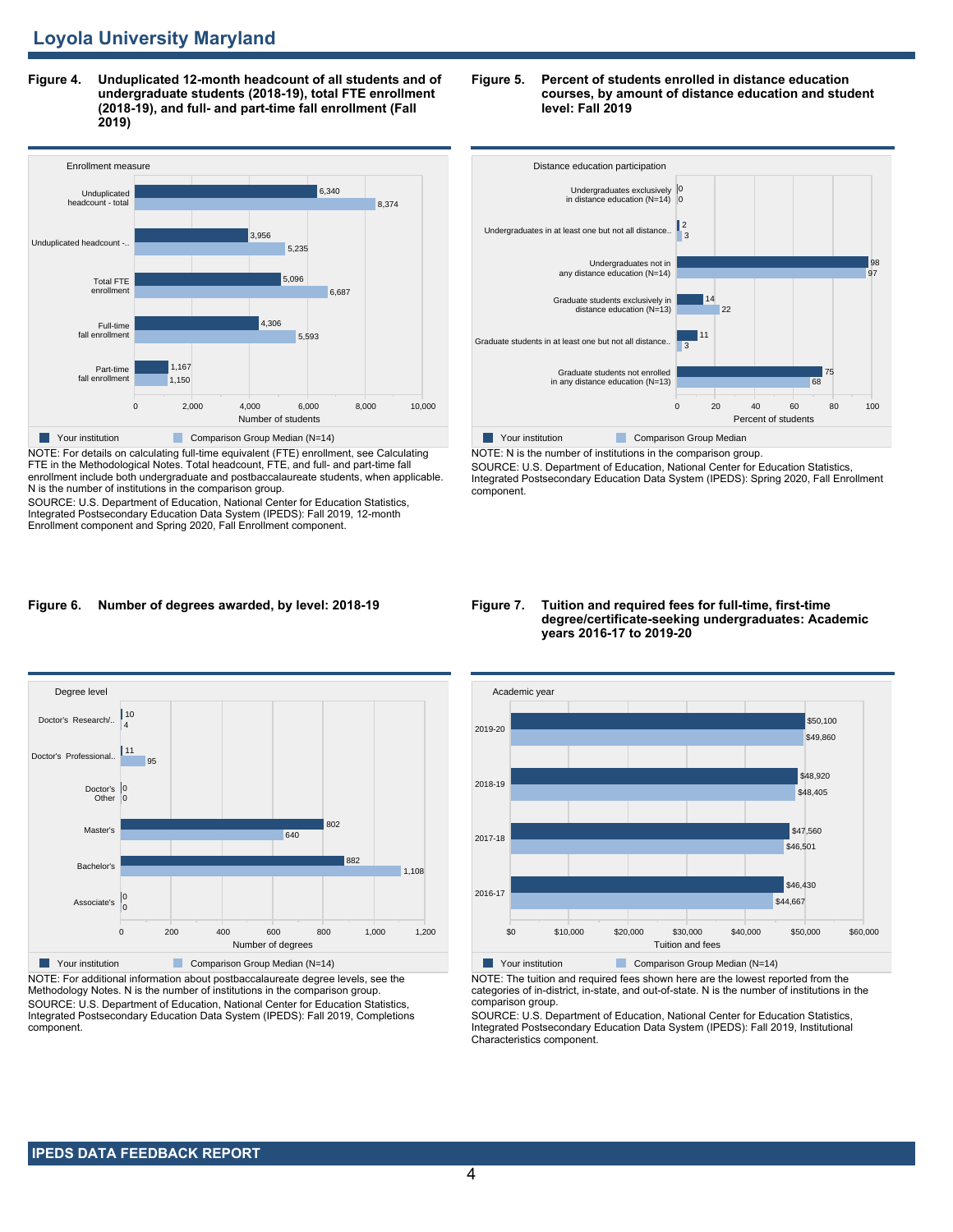**Figure 8. Average net price of attendance for full-time, first-time degree/certificate-seeking undergraduate students, who were awarded grant or scholarship aid: 2016-17 to 2018- 19**



NOTE: Average net price is for full-time, first-time degree/certificate-seeking undergraduate students and is generated by subtracting the average amount of federal, state/local government, and institutional grant and scholarship awarded aid from the total cost of attendance. Total cost of attendance is the sum of published tuition and required fees, books and supplies, and the average room and board and other expenses. For details, see the Methodological Notes. N is the number of institutions in the comparison group.

SOURCE: U.S. Department of Education, National Center for Education Statistics, Integrated Postsecondary Education Data System (IPEDS): Fall 2019, Institutional Characteristics component and Winter 2019-20, Student Financial Aid component.

#### **Figure 10. Average amounts of awarded grant or scholarship aid, or loans awarded to full-time, first-time degree/certificateseeking undergraduate students, by type of aid: 2018-19**



NOTE: Any grant aid above includes grant or scholarship aid awarded from the federal government, state/local government, or the institution. Federal grants includes Pell grants and other federal grants. Any loans includes federal loans and other loans awarded to students. Average amounts of aid were calculated by dividing the total aid awarded by the total number of recipients in each institution. N is the number of institutions in the comparison group.

SOURCE: U.S. Department of Education, National Center for Education Statistics, Integrated Postsecondary Education Data System (IPEDS): Winter 2019-20, Student Financial Aid component.

**Figure 9. Percent of full-time, first-time degree/certificate-seeking undergraduate students who were awarded grant or scholarship aid, or loans, by type of aid: 2018-19**



NOTE: Any grant aid above includes grant or scholarship aid awarded from the federal government, state/local government, or the institution. Federal grants includes Pell grants and other federal grants. Any loans includes federal loans and other loans awarded to students. For details on how students are counted for financial aid reporting, see Cohort Determination in the Methodological Notes. N is the number of institutions in the comparison group.

SOURCE: U.S. Department of Education, National Center for Education Statistics, Integrated Postsecondary Education Data System (IPEDS): Winter 2019-20, Student Financial Aid component.

#### **Figure 11. Retention rates of first-time bachelor's degree seeking students, by attendance status: Fall 2018 cohort**



NOTE: Retention rates are measured from the fall of first enrollment to the following fall. Academic reporting institutions report retention data for the Fall 2018 cohort of students who are still enrolled as of the institution's official fall reporting date or as of October 15, 2019. Program reporters determine the cohort with enrollment any time between August 1 - October 31, 2018 and retention based on August 1, 2019. Four-year institutions report retention rates for students seeking a bachelor's degree. For more details, see the Methodological Notes. N is the number of institutions in the comparison group. SOURCE: U.S. Department of Education, National Center for Education Statistics, Integrated Postsecondary Education Data System (IPEDS): Spring 2020, Fall Enrollment component.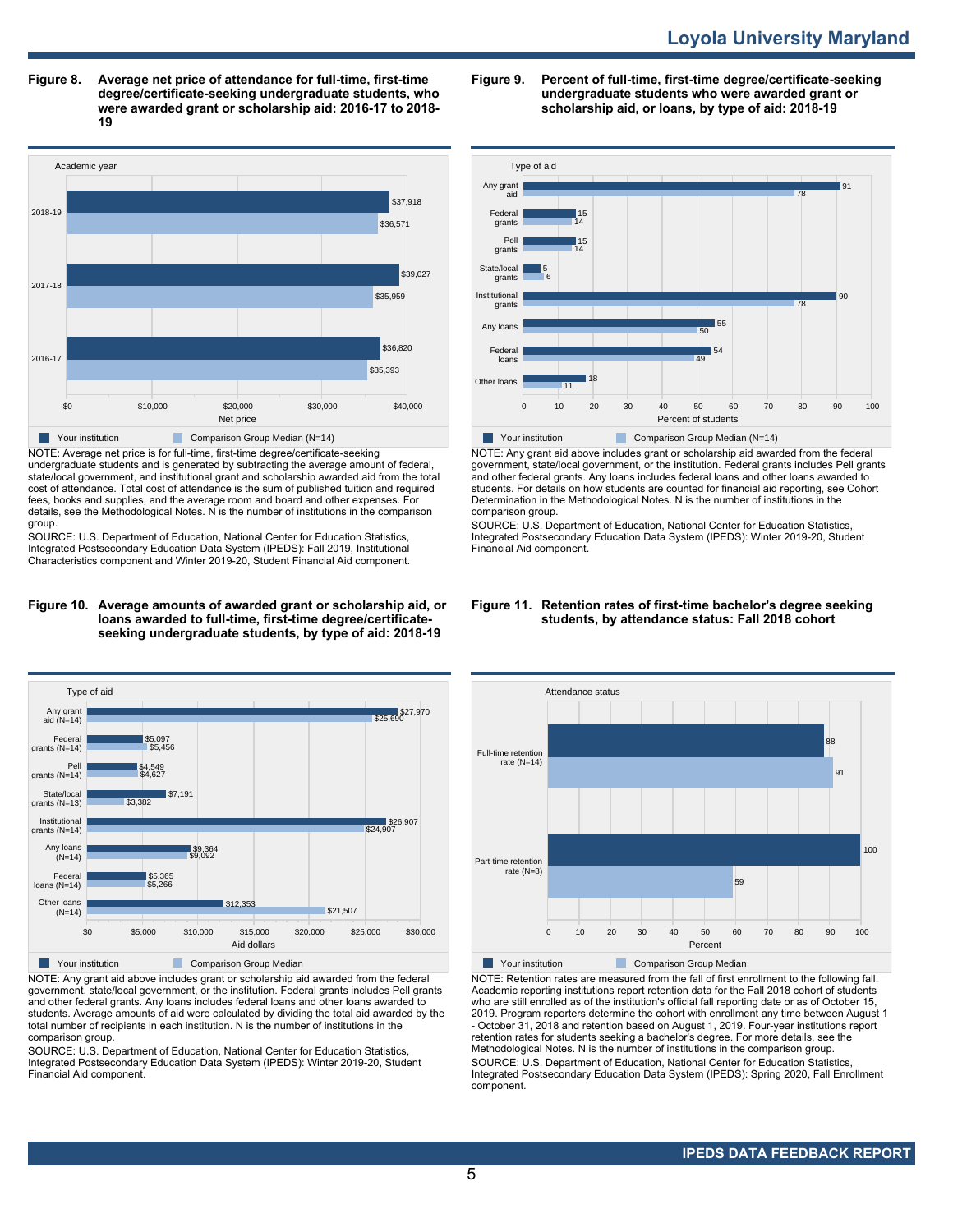**Figure 12. Graduation and transfer-out rates of full-time, first-time degree/certificate-seeking undergraduates within 150% of normal time to program completion: 2013 cohort**



undergraduate students. Graduation and transfer-out rates are the Student Right-to-Know rates. Only institutions with mission to prepare students to transfer are required to report transfer out. For more details, see the Methodological Notes. N is the number of institutions in the comparison group.

SOURCE: U.S. Department of Education, National Center for Education Statistics, Integrated Postsecondary Education Data System (IPEDS): Winter 2019-20, Graduation Rates component.



#### **Figure 13. Graduation rates of full-time, first-time degree/certificate-seeking undergraduates within 150% of normal time to program completion, by race/ethnicity: 2013 cohort**

**Nour institution Comparison Group Median** 

NOTE: For more information about disaggregation of data by race and ethnicity, see the Methodological Notes. The graduation rates are the Student Right-to-Know (SRK) rates. Median values for the comparison group will not add to 100%. N is the number of institutions in the comparison group.

SOURCE: U.S. Department of Education, National Center for Education Statistics, Integrated Postsecondary Education Data System (IPEDS): Winter 2019-20, Graduation Rates component.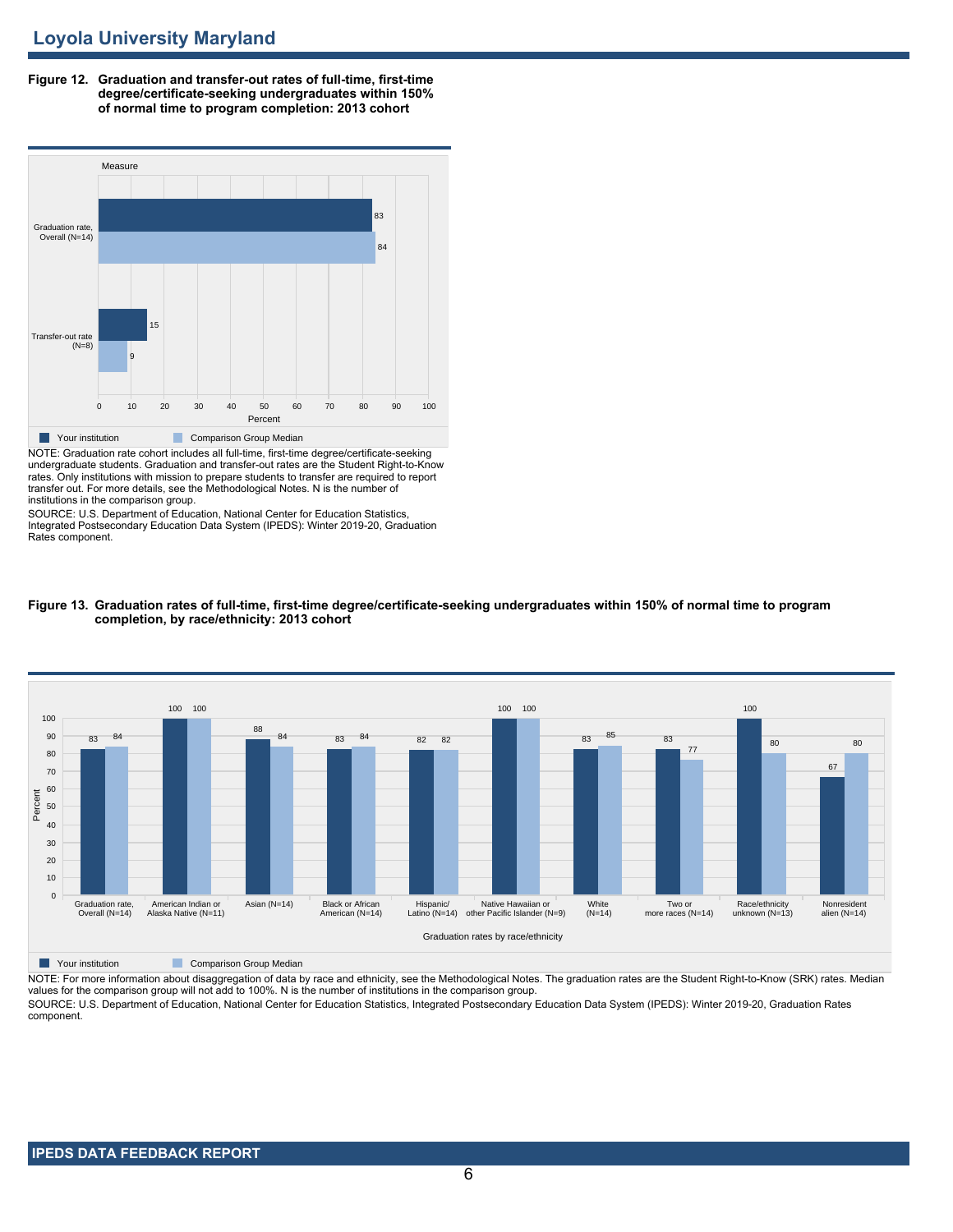**Figure 14. Graduation rates of full-time, first-time degree/certificateseeking undergraduates within 150% of normal time to program completion, by type of aid: 2013 cohort**

**Figure 15. Bachelor's degree graduation rates of full-time, first-time degree/certificate-seeking undergraduates within 4 years, 6 years, and 8 years: 2011 cohort**



NOTE: Graduation rate cohort includes all full-time, first-time degree/certificate-seeking undergraduate students. Data were collected on those students, who at entry of the cohort, were awarded a Pell Grant and students who were awarded a Subsidized Stafford loan, but did not receive a Pell Grant. Graduation rates are the Student Right-to-Know rates. For more details, see the Methodological Notes. N is the number of institutions in the comparison group.

SOURCE: U.S. Department of Education, National Center for Education Statistics, Integrated Postsecondary Education Data System (IPEDS): Winter 2019-20, Graduation Rates component.



NOTE: The 4-, 6-, and 8-year graduation rates are calculated using the number of students who completed a bachelor's or equivalent degree from a cohort of students who entered the institution seeking a bachelor's or equivalent degree. For details, see the Methodological Notes. N is the number of institutions in the comparison group. Medians are not reported for comparison groups with less than three values.

SOURCE: U.S. Department of Education, National Center for Education Statistics, Integrated Postsecondary Education Data System (IPEDS): Winter 2019-20, 200% Graduation Rates component.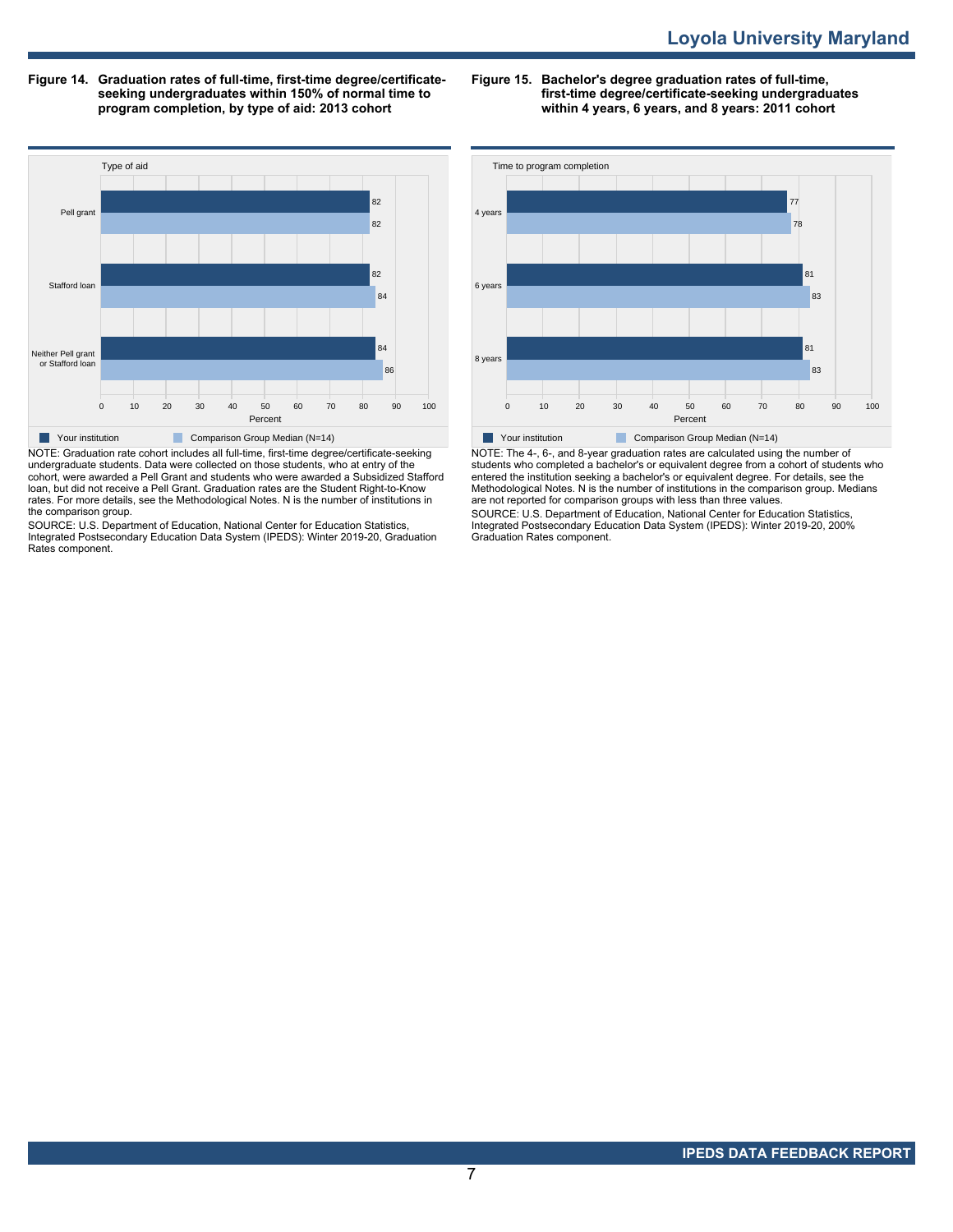# **Loyola University Maryland**

### **Figure 16. Award and enrollment rates of first-time, full-time, degree/certificate-seeking undergraduates after 8 years of entry, by Pell status: 2011-12 cohort**



NOTE: Award measures are based on the highest award received after 8 years of entry and enrollment measures are based on students who did not receive an award after 8 years of entry. Student cohorts (i.e., First-time, full-time; First-time, part-time; Non-first-time, full-time; and Non-first-time, part-time) are degree/certificate-seeking undergraduate students who entered the institution between July 1, 2011-June 30, 2012. Pell recipients are students with demonstrated financial need. For more details, see the Methodological Notes. N is the number of institutions in the comparison group. Medians are not reported for comparison groups with less than three values.

SOURCE: U.S. Department of Education, National Center for Education Statistics, Integrated Postsecondary Education Data System (IPEDS): Winter 2019-20, Outcome Measures component.

# **Figure 17. Award and enrollment rates of first-time, part-time, degree/certificate-seeking undergraduates after 8 years of entry, by Pell status: 2011-12 cohort**



NOTE: Award measures are based on the highest award received after 8 years of entry and enrollment measures are based on students who did not receive an award after 8 years of entry. Student cohorts (i.e., First-time, full-time; First-time, part-time; Non-first-time, full-time; and Non-first-time, part-time) are degree/certificate-seeking undergraduate students who entered the institution between July 1, 2011-June 30, 2012. Pell recipients are students with demonstrated financial need. For more details, see the Methodological Notes. N is the number of institutions in the comparison group. Medians are not reported for comparison groups with less than three values. SOURCE: U.S. Department of Education, National Center for Education Statistics, Integrated Postsecondary Education Data System (IPEDS): Winter 2019-20, Outcome Measures component.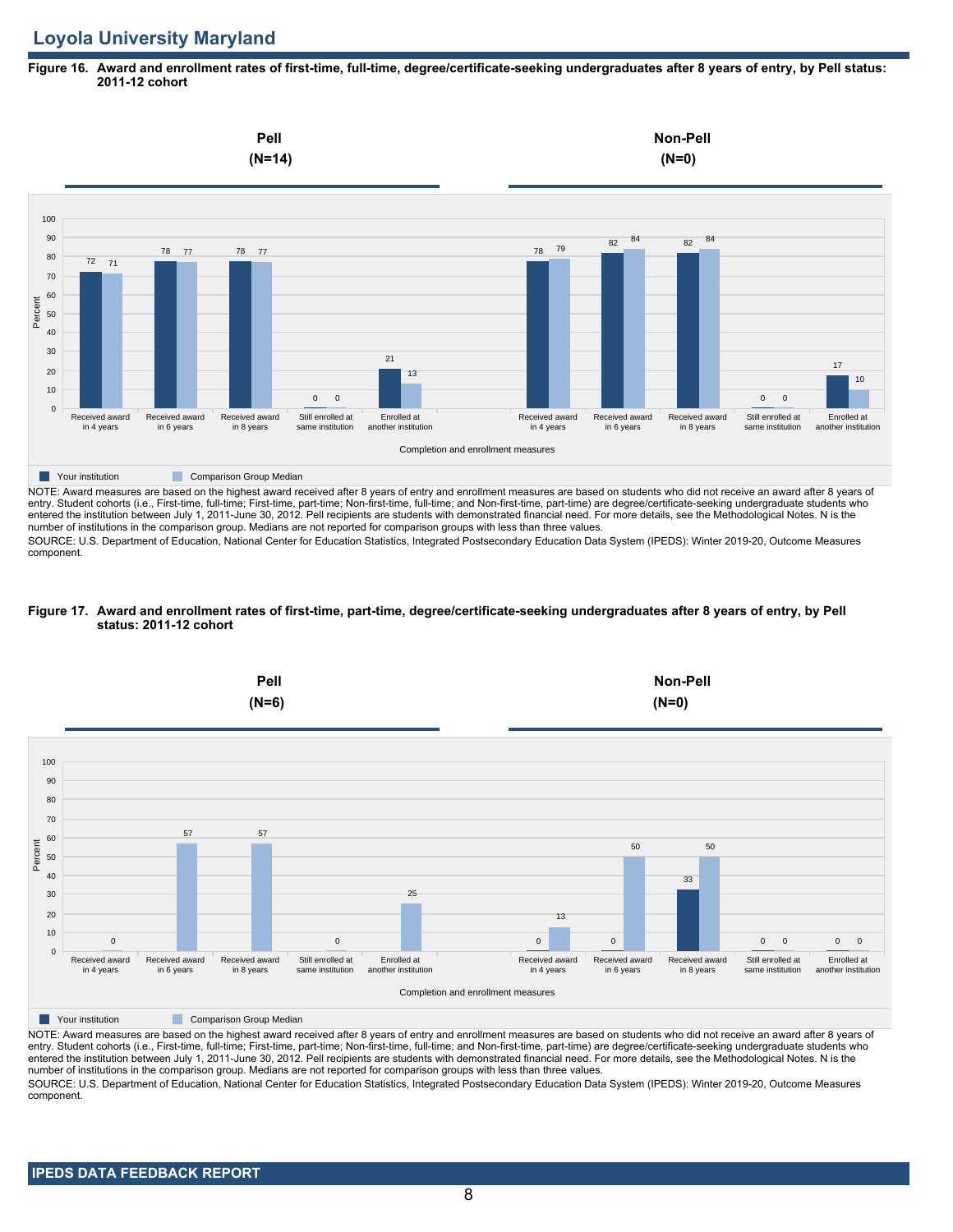#### **Figure 18. Award and enrollment rates of non-first-time, full-time, degree/certificate-seeking undergraduates after 8 years of entry, by Pell status: 2011-12 cohort**



entry. Student cohorts (i.e., First-time, full-time; First-time, part-time; Non-first-time, full-time; and Non-first-time, part-time) are degree/certificate-seeking undergraduate students who entered the institution between July 1, 2011-June 30, 2012. Pell recipients are students with demonstrated financial need. For more details, see the Methodological Notes. N is the number of institutions in the comparison group. Medians are not reported for comparison groups with less than three values.

SOURCE: U.S. Department of Education, National Center for Education Statistics, Integrated Postsecondary Education Data System (IPEDS): Winter 2019-20, Outcome Measures component.

#### **Figure 19. Award and enrollment rates of non-first-time, part-time, degree/certificate-seeking undergraduates after 8 years of entry, by Pell status: 2011-12 cohort**



NOTE: Award measures are based on the highest award received after 8 years of entry and enrollment measures are based on students who did not receive an award after 8 years of entry. Student cohorts (i.e., First-time, full-time; First-time, part-time; Non-first-time, full-time; and Non-first-time, part-time) are degree/certificate-seeking undergraduate students who entered the institution between July 1, 2011-June 30, 2012. Pell recipients are students with demonstrated financial need. For more details, see the Methodological Notes. N is the number of institutions in the comparison group. Medians are not reported for comparison groups with less than three values. SOURCE: U.S. Department of Education, National Center for Education Statistics, Integrated Postsecondary Education Data System (IPEDS): Winter 2019-20, Outcome Measures component.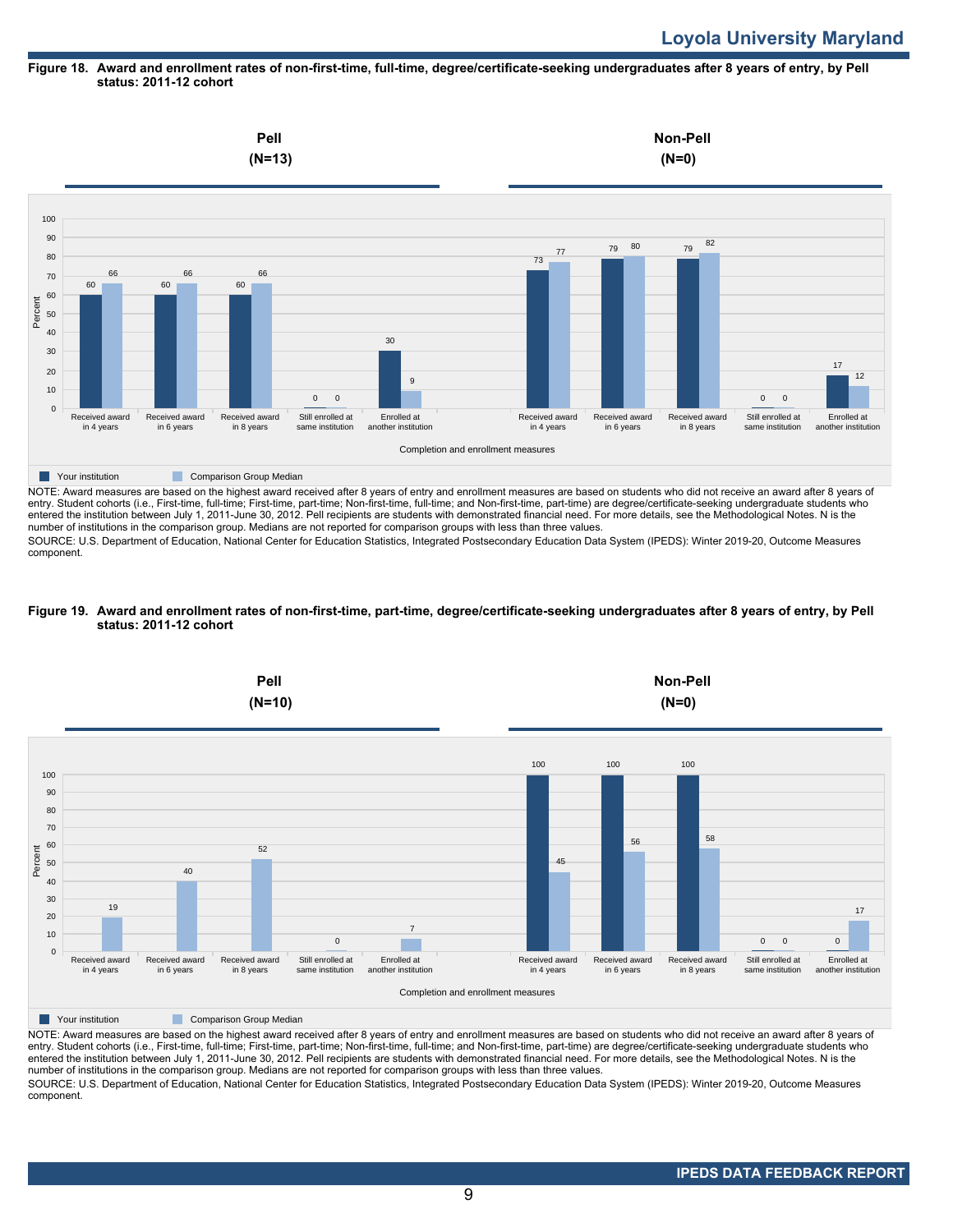**Figure 20. Percent distribution of core revenues, by source: Fiscal year 2019**



NOTE: The comparison group median is based on those members of the comparison group that report finance data using the same accounting standards as the comparison institution. For more information, see the Methodological Notes. N is the number of institutions in the comparison group.

SOURCE: U.S. Department of Education, National Center for Education Statistics, Integrated Postsecondary Education Data System (IPEDS): Spring 2020, Finance component.



NOTE: Expenses per full-time equivalent (FTE) enrollment, particularly instruction, may be inflated because finance data includes all core expenses while FTE reflects credit activity only. For details on calculating FTE enrollment and a detailed definition of core expenses, see the Methodological Notes. N is the number of institutions in the comparison group. SOURCE: U.S. Department of Education, National Center for Education Statistics, Integrated Postsecondary Education Data System (IPEDS): Fall 2019, 12-month Enrollment component and Spring 2020, Finance component.

#### **Figure 22. Full-time equivalent staff, by occupational category: Fall 2019**



NOTE: Graduate assistants are not included. For calculation details, see the Methodological Notes. N is the number of institutions in the comparison group. SOURCE: U.S. Department of Education, National Center for Education Statistics, Integrated Postsecondary Education Data System (IPEDS): Spring 2020, Human Resources component.

#### **Figure 23. Average salaries of full-time instructional non-medical staff equated to 9-months worked, by academic rank: Academic year 2019-20**



NOTE: See Methodology Notes for more details on average salary. N is the number of institutions in the comparison group.

SOURCE: U.S. Department of Education, National Center for Education Statistics, Integrated Postsecondary Education Data System (IPEDS): Spring 2020, Human Resources component.

**Figure 21. Core expenses per FTE enrollment, by function: Fiscal year 2019**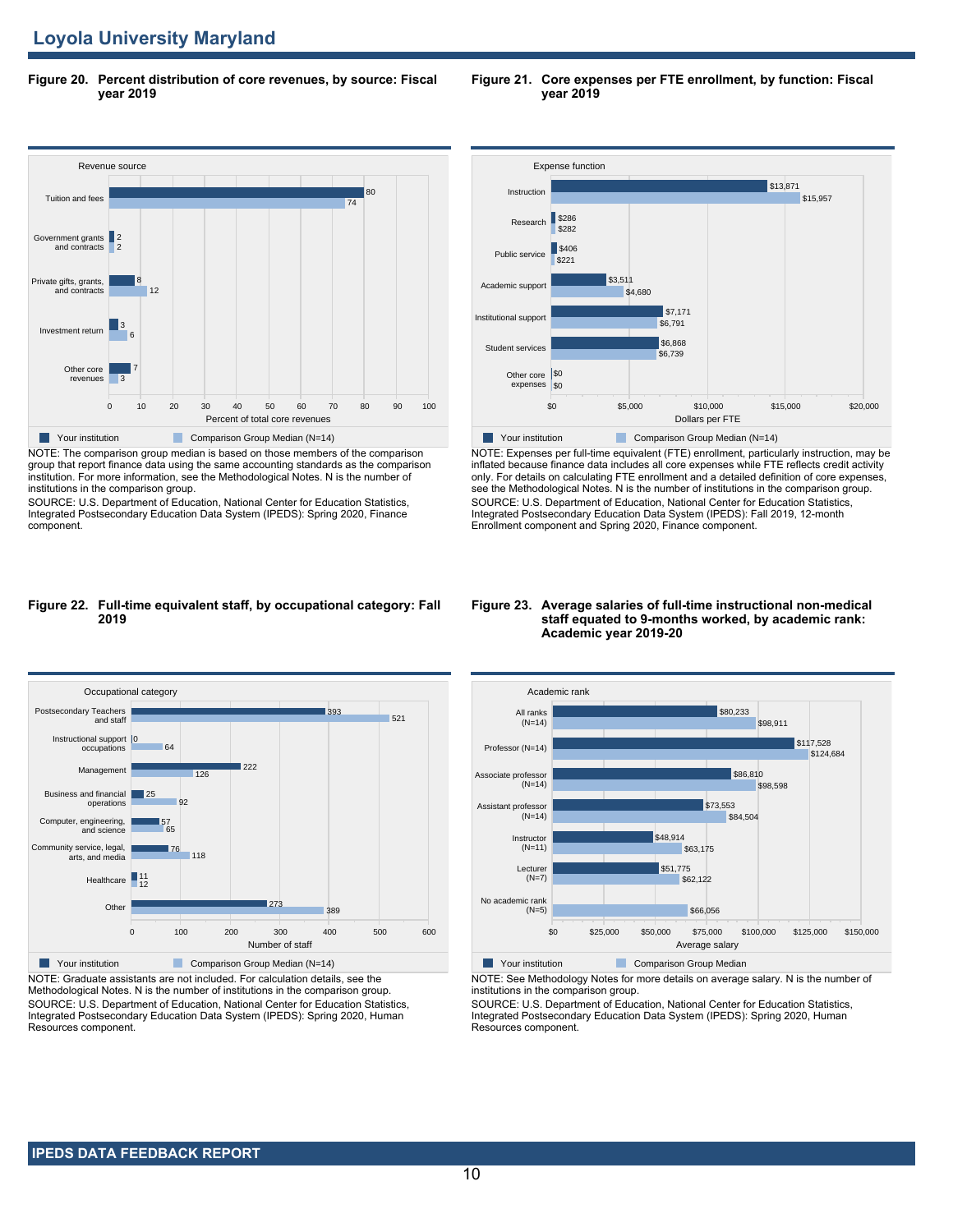**Figure 24. Percent distribution of library collection, by material type: Fiscal Year 2019**

**Figure 25. Percent distribution of library expenses, by function: Fiscal Year 2019**



SOURCE: U.S. Department of Education, National Center for Education Statistics, Integrated Postsecondary Education Data System (IPEDS): Spring 2020, Academic Libraries component.



NOTE: N is the number of institutions in the comparison group. SOURCE: U.S. Department of Education, National Center for Education Statistics, Integrated Postsecondary Education Data System (IPEDS): Spring 2020, Academic Libraries component.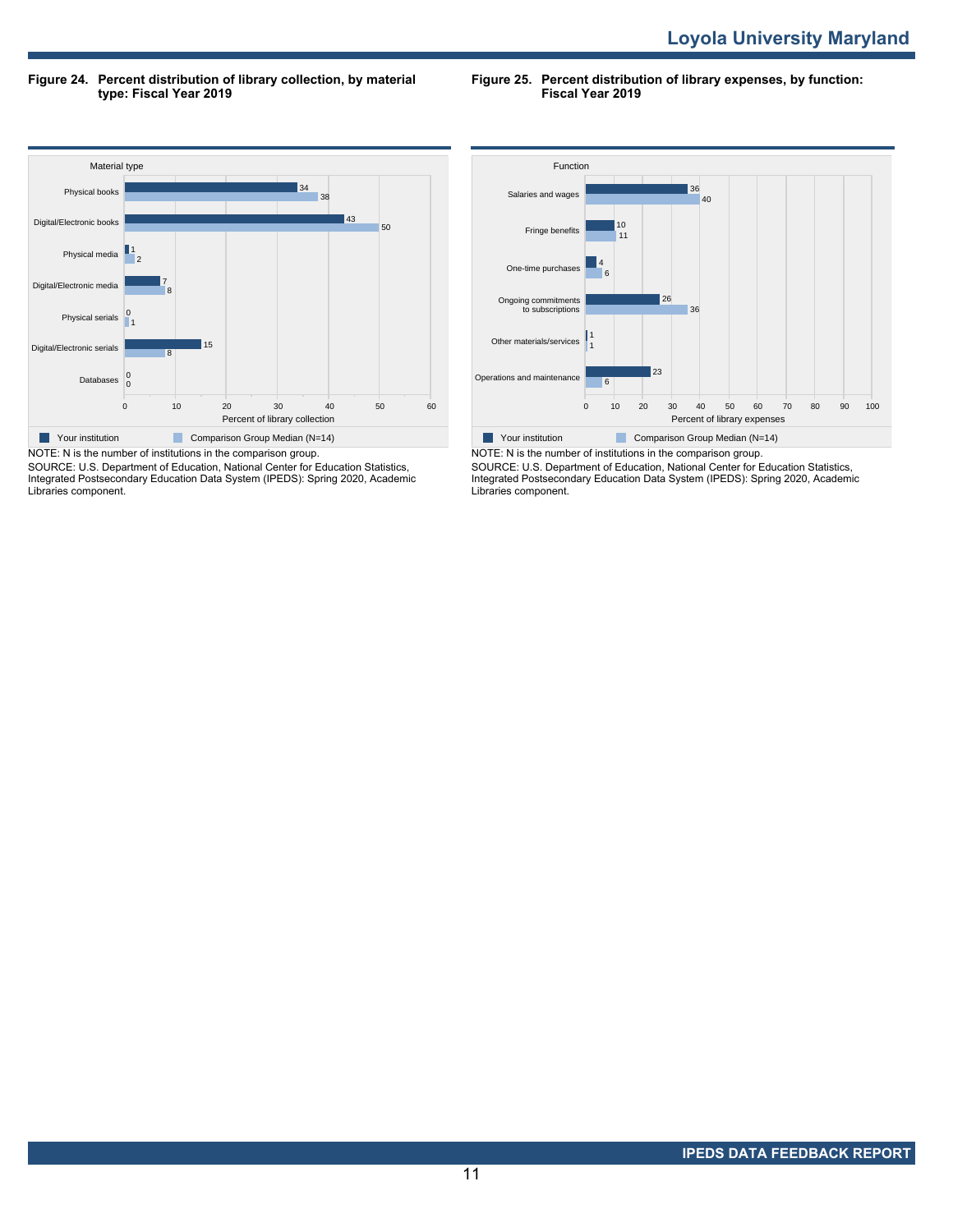# **METHODOLOGICAL NOTES**

## **Overview**

This report is based on data supplied by institutions to IPEDS during 2019-20 data collection year. Response rates exceeded 99% for most surveys. IPEDS data release memos at <https://nces.ed.gov/ipeds/use-the-data/survey-components> provide an overview of the number of institutions responding to the survey components. Furthermore, data used in this report are provisional level and may be revised for a limited time through the IPEDS Prior Year Revision system.

# **Use of Median Values for Comparison Group**

This report compares your institution's data to the median value for the comparison group for each indicator shown in the figure. If more than one indicator is present in a figure, the median values are determined separately for each indicator. Medians are not displayed for comparison groups with fewer than three values. Where percentage distributions are presented, median values may not add to 100%. To access all the data used to create the figures included in this report, go to 'Use the Data' portal on the IPEDS website at this provided link (<https://nces.ed.gov/ipeds>).

## **Missing Indicators**

If a indicator is not reported for your institution, the omission indicates that the indicator is not relevant to your institution and the data were not collected. Not all notes may be applicable to your report.

#### **Use of Imputed Data**

All IPEDS data are subject to imputation for total (institutional) and partial (item) nonresponse. If necessary, imputed values were used to prepare your report.

#### **Data Confidentiality**

IPEDS data are not collected under a pledge of confidentiality.

# **Disaggregation of Data by Race/Ethnicity**

When applicable, some indicators are disaggregated by race/ethnicity. Data disaggregated by race/ethnicity have been reported using the 1997 Office of Management and Budget categories. Detailed information about the race/ethnicity categories can be found at <https://nces.ed.gov/ipeds/Section/Resources>.

# **Cohort Determination for Reporting Student Financial Aid, Graduation Rates, and Outcome Measures**

Student cohorts for reporting Student Financial Aid and Graduation Rates data are based on the reporting type of the institution. For institutions that report based on an academic year (those operating on standard academic terms), student counts and cohorts are based on fall term data. Student counts and cohorts for program reporters (those that do not operate on standard academic terms) are based on unduplicated counts of students enrolled during a full 12-month period.

Student cohorts for reporting Outcome Measures are based on a full-year cohort from July 1-June 30 for all degree-granting institutions.

# **DESCRIPTION OF INDICATORS USED IN THE FIGURES**

#### **Admissions (only for non-open-admissions schools)**

#### *Admissions and Test Score Data*

Admissions and test score data are presented only for institutions that do not have an open admission policy, and apply to first-time, degree/certificate-seeking undergraduate students only. Applicants include only those students who fulfilled all requirements for consideration for admission and who were notified of one of the following actions: admission, non-admission, placement on a wait list, or application withdrawn (by applicant or institution). Admitted applicants (admissions) include wait-listed students who were subsequently offered admission. Early decision, early action, and students who began studies during the summer prior to the fall reporting period are included. For customized Data Feedback Reports, test scores are presented only if scores are required for admission.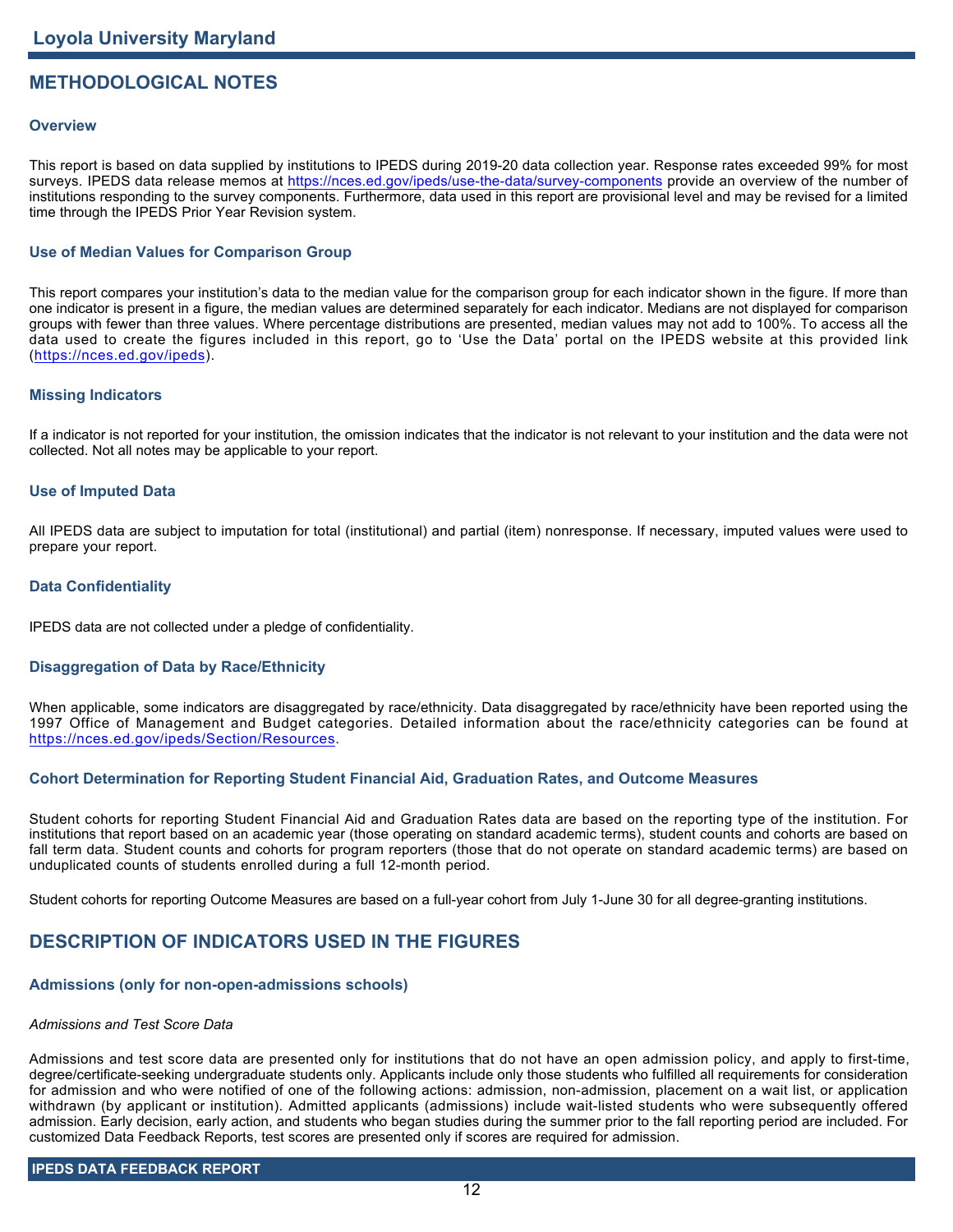# **Student Enrollment**

#### *Enrollment Counts*

12-month Enrollment captures a cumulative unduplicated headcount of enrollment over the full 12-month period beginning July 1 and ending June 30. In contrast, Fall Enrollment captures number of students enrolled on a particular date in the fall. Fall enrollment is often referred to as a "snapshot" of an institution"s enrollment at a specific time.

#### *FTE Enrollment*

The full-time equivalent (FTE) enrollment used in this report is the sum of the institution's FTE undergraduate enrollment and FTE graduate enrollment (as calculated from or reported on the 12-month Enrollment component). Undergraduate and graduate FTE are estimated using 12-month instructional activity (credit and/or contact hours). See "Calculation of FTE Students (using instructional activity)" in the IPEDS Glossary at <https://surveys.nces.ed.gov/ipeds/VisGlossaryAll.aspx>.

#### *Total Entering Undergraduate Students*

Total entering students are students at the undergraduate level, both full- and part-time, new to the institution in the fall term (or the prior summer term who returned in the fall). This includes all first-time undergraduate students, students transferring into the institution at the undergraduate level, and non-degree/certificate-seeking undergraduates entering in the fall. Only degree-granting, academic year reporting institutions provide total entering student data.

#### **Completions**

#### *Completions and Completers*

Completions collects data on undergraduate and graduate completions and completers in a 12-month period. Completions are the counts of postsecondary awards granted where each award reported once but multiple awards may be reported for one recipient. Completers are the counts of students granted postsecondary awards. The count of completers is collected in two ways. The first way counts all completers, while the second way counts completers by award level (e.g., number of associate's completers, number of bachelor's completers).

#### **Student Financial Aid**

#### *Financial Aid Recipients and Amounts*

Student Financial Aid collects the counts of undergraduate students awarded different types of financial aid and the total amounts of aid awarded. The average dollar amount of aid awarded is then calculated. In addition, Student Financial Aid collects counts of full-time, first-time undergraduate student awarded aid and amounts of aid, and counts of undergraduate and graduate students receiving military educational benefits.

#### **Charges and Average Net Price**

#### *Average Institutional Net Price*

IPEDS collects data to calculate average net price at each institution for two groups of undergraduate students: those awarded grant aid and those awarded Title IV federal aid.

Average net price is calculated for full-time, first-time degree/certificate-seeking undergraduates who were awarded grant or scholarship aid from the federal government, state/local government, or the institution anytime during the full aid year. For public institutions, this includes only students who paid the in-state or in-district tuition rate. Other sources of grant aid are excluded. Average net price is generated by subtracting the average amount of federal, state/local government, and institutional grant and scholarship aid from the total cost of attendance. Total cost of attendance is the sum of published tuition and required fees, books and supplies, and the average room and board and other expenses.

For the purpose of the IPEDS reporting, aid awarded refers to financial aid that was awarded to, and accepted by, a student. This amount may differ from the aid amount that is disbursed to a student.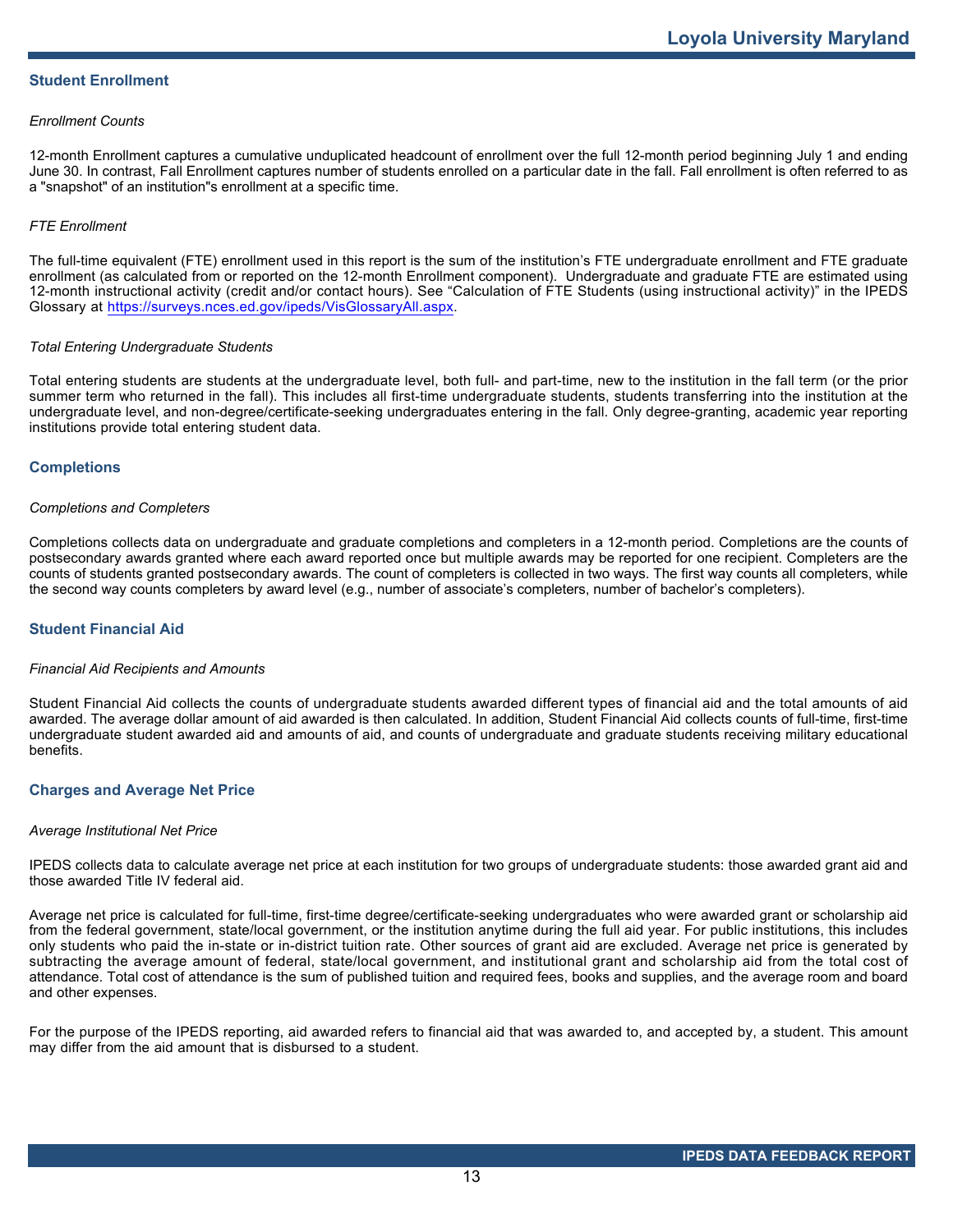# **Retention, Graduation Rates, and Outcome Measures**

#### *Retention Rates*

Retention rates are measures of the rate at which students persist in their educational program at an institution, expressed as a percentage. For four-year institutions, this is the percentage of first-time bachelors (or equivalent) degree-seeking undergraduates from the previous fall who are again enrolled in the current fall. For all other institutions this is the percentage of first-time degree/certificate-seeking students from the previous fall who either re-enrolled or successfully completed their program by the current fall. The full-time retention rate is calculated using the percentage of full-time, first-time degree/certificate-seeking undergraduates, while the part-time rate is calculated using the percentage of part-time, first-time degree/certificate-seeking undergraduates.

#### *Graduation Rates and Transfer-out Rate*

Graduation rates are those developed to satisfy the requirements of the Student Right-to-Know Act and Higher Education Act, as amended, and are defined as the total number of individuals from a given cohort of full-time, first-time degree/certificate-seeking undergraduates who completed a degree or certificate within a given percent of normal time to complete all requirements of the degree or certificate program; divided by the total number of students in the cohort of full-time, first-time degree/certificate-seeking undergraduates minus any allowable exclusions. Institutions are permitted to exclude from the cohort students who died or were totally and permanently disabled; those who left school to serve in the armed forces or were called up to active duty; those who left to serve with a foreign aid service of the federal government, such as the Peace Corps; and those who left to serve on an official church mission.

A further extension of the traditional Graduation Rates (GR) component which carries forward 100% and 150% graduation rates data previously reported in the GR component is the Graduation Rates 200% (GR200) component, which requests information on any additional completers and exclusions from the cohort between 151% and 200% normal time for students to complete all requirements of their program of study.

Transfer-out rate is the total number of students from the cohort who are known to have transferred out of the reporting institution (without earning a degree/award) and subsequently re-enrolled at another institution within the same time period; divided by the same adjusted cohort (initial cohort minus allowable exclusions) as described above. Only institutions with a mission that includes providing substantial preparation for students to enroll in another eligible institution are required to report transfers out.

#### *Outcome Measures Data*

Alternative measures of student success are reported by degree-granting institutions to describe the outcomes of four degree/certificateseeking undergraduate student groups: First-time, full-time (FTFT); First-time, part-time (FTPT); Non-first-time, full-time entering (NFTFT); and Non-first-time, part-time entering (NFTPT). Additionally, each of the four cohorts collects data on two subcohorts: Pell grant recipients and non -Pell grant recipients. These measures provide the 4-year, 6-year, and 8-year award rates (or completions rates) after entering an institution. NCES calculates award rates by dividing a cohort's or subcohort's adjusted cohort into the number of total awards at 4-year, 6-year, and 8 year status points.

The initial cohort can be revised and take allowable exclusions resulting in an adjusted cohort. Institutions are permitted to exclude from the initial cohort students who died or were totally and permanently disabled; those who left school to serve in the armed forces or were called up to active duty; those who left to serve with a foreign aid service of the federal government, such as the Peace Corps; and those who left to serve on an official church mission.

The highest award and the type of award (i.e., certificate, Associate's, or Bachelor's) are reported at each status point. For students who did not earn an undergraduate award after 8-years of entry, the enrollment statuses are reported as either still enrolled at the institution, or subsequently transferred out of the institution. Unlike the Graduation Rates data, all institutions must report on a full-year cohort (students entering July 1 of one year to June 30 to the next) and on their transfer out students, regardless if the institution has a mission that provides substantial transfer preparation.

#### **Finance**

#### *Core Revenues*

Core revenues for public institutions reporting under GASB standards include tuition and fees; government (federal, state, and local) appropriations and operating and nonoperating grants/contracts; private gifts, grants, and contracts (private operating grants/contracts plus gifts and contributions from affiliated entities); sales and services of educational activities; investment income; other operating and nonoperating sources; and other revenues and additions (capital appropriations and grants and additions to permanent endowments). "Other core revenues" include federal appropriations, sales and services of educational activities, other operating and nonoperating sources, and other revenues and additions.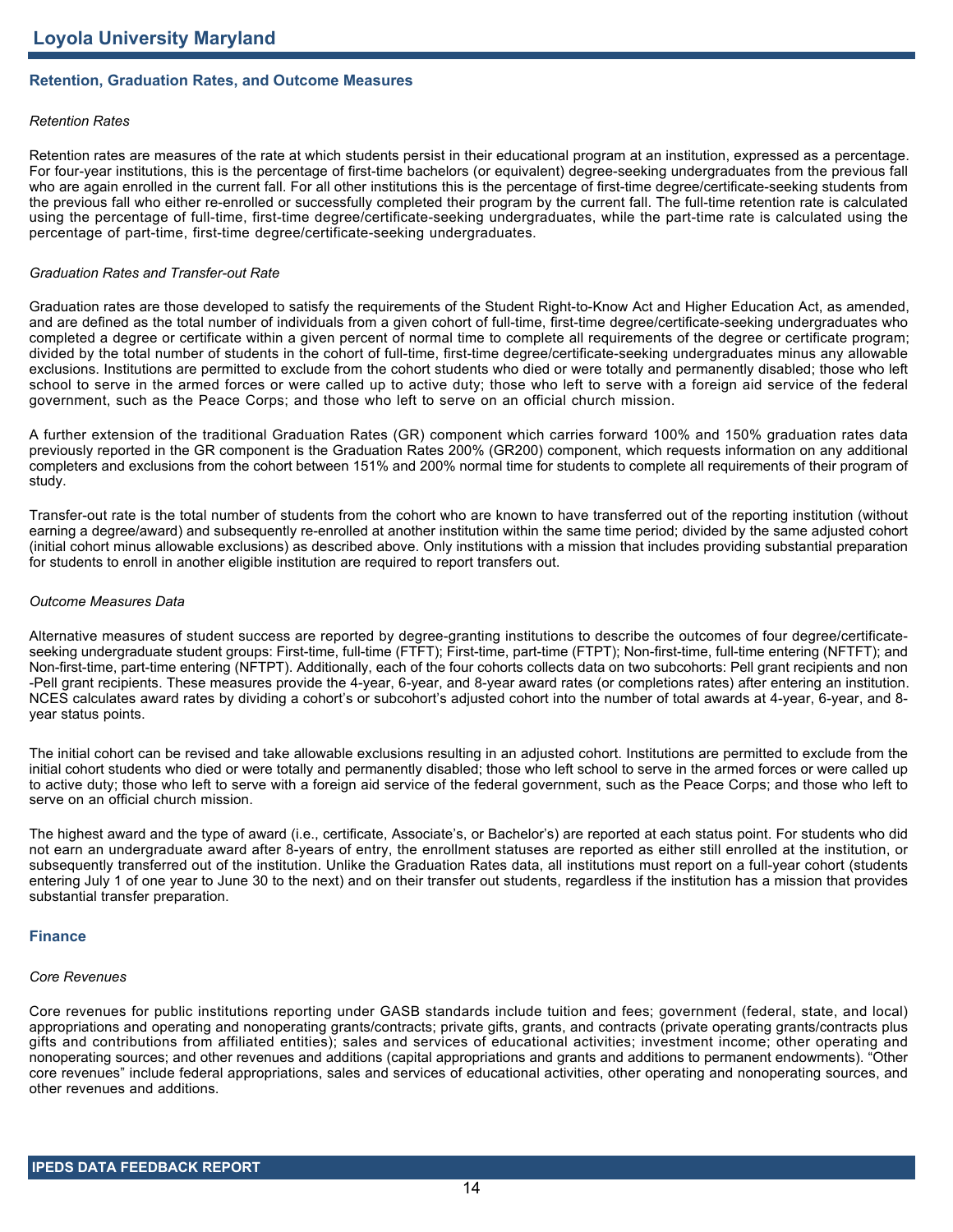Core revenues for private, not-for-profit institutions (and a small number of public institutions) reporting under FASB standards include tuition and fees; government (federal, state, and local) appropriations and grants/contracts; private gifts, grants and contracts (including contributions from affiliated entities); investment return; sales and services of educational activities; and other sources (a generated category of total revenues minus the sum of core and noncore categories on the Finance component). "Other core revenues" include government (federal, state, and local) appropriations, sales and services of educational activities, and other sources.

Core revenues for private, for-profit institutions reporting under FASB standards include tuition and fees; government (federal, state, and local) appropriations and grants/contracts; private grants/ contracts; investment income; sales and services of educational activities; and other sources (a generated category of total revenues minus the sum of core and noncore categories on the Finance component). "Other core revenues" include government (federal, state, and local) appropriations and other sources.

At degree-granting institutions, core revenues exclude revenues from auxiliary enterprises (e.g., bookstores and dormitories), hospitals, and independent operations. Non-degree-granting institutions do no report revenue from auxiliary enterprises in a separate category, and thus may include these amounts in the core revenues from other sources.

### *Core Expenses*

Core expenses include expenses for instruction, research, public service, academic support, student services, institutional support, scholarships and fellowships (GASB) or net grant aid to students (FASB) and other expenses. Core expenses exclude expenses for auxiliary enterprises, hospitals, and independent operations. "Other core expenses" is the sum of grant aid/scholarships and fellowships and other expenses.

#### *Endowment Assets*

Endowment assets, for public institutions under GASB standards, and private, not-for-profit institutions under FASB standards, include gross investments of endowment funds, term endowment funds, and funds functioning as endowment for the institution and any of its foundations and other affiliated organizations. Private, for-profit institutions under FASB do not hold or report endowment assets.

### *Salaries and Wages*

Salaries and wages for public institutions under GASB standards and private (not-for-profit and for-profit) institutions under FASB standards, include amounts paid as compensation for services to all employees regardless of the duration of service, and amounts made to or on behalf of an individual over and above that received in the form of a salary or wage.

# **Staff**

#### *FTE Staff*

The full-time-equivalent (FTE) by occupational category is calculated by summing the total number of full-time staff and adding one-third of the total number of part-time staff. Postsecondary teachers category includes instructional staff who are primarily engaged in teaching and those who do a combination of teaching, research, and/or public service. It also includes staff whose primary functions are research or public service. Instructional support occupations include archivists, curators, and museum technicians; librarians and media collections specialists; librarian technicians; student and academic affairs and other education services occupations. Other staff include staff in service occupations; sales and related occupations; office and administrative support occupations; natural resources, construction, and maintenance occupations; production, transportation and material moving occupations; and military specific occupations. Graduate assistants are not included.

#### *Equated Instructional Non-Medical Staff Salaries*

Institutions reported the number of full-time nonmedical instructional staff and their salary outlays by academic rank, gender, and the number of months worked (9-, 10-, 11-, and 12-months). Salary outlays for staff who worked 10-, 11-, and 12-months were equated to 9-months of work by multiplying the outlays reported for 10-months by 0.90, the outlays reported for 11 months by 0.818, and the outlays reported for 12 months by 0.75. The equated 10-, 11-, and 12-outlays were then added to the outlays for instructional staff that worked 9-months to generate a total 9-month equated salary outlay. The total 9-month equated outlay was then divided by total number of instructional non-medical staff to determine an equated 9-month average salary. This calculation was done for each academic rank. Salary outlays were not reported for staff that work less than 9-months and were excluded.

#### *Student-to-Faculty Ratio*

Institutions can provide their institution's student-to-faculty ratio (i.e., student-to-instructional staff) for undergraduate programs or follow the NCES guidance in calculating their student-to-faculty ratio, which is as follows: the number of FTE students (using Fall Enrollment survey